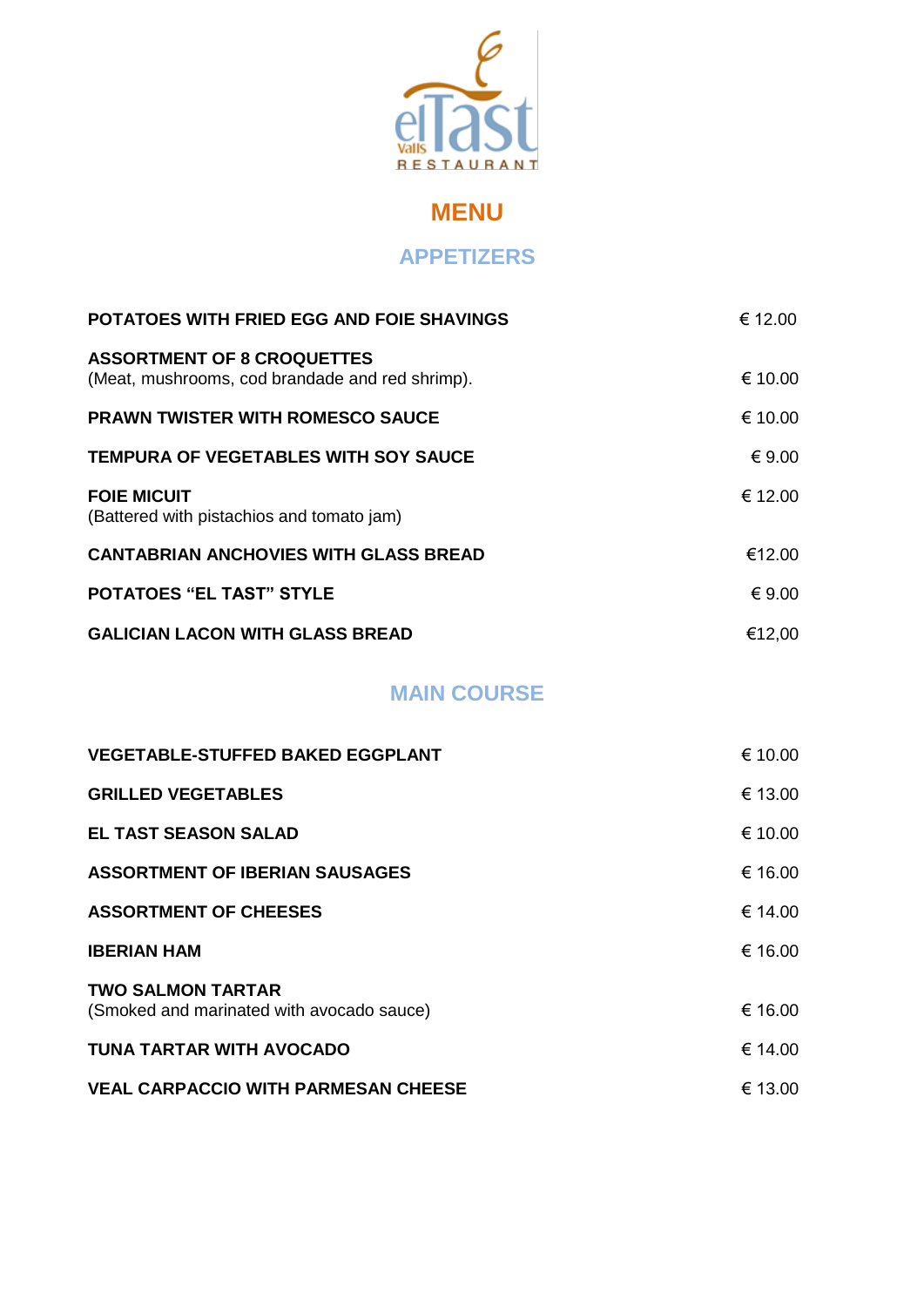

#### **BARBECUE MEATS**

| <b>IBERIAN SECRET</b>                      | € 14.00          |
|--------------------------------------------|------------------|
| <b>GRILLED "BLACK ANGUS" HAMBURGUER</b>    | € 13.00          |
| <b>ENTRECOTE</b>                           | €18.00           |
| <b>ENTRECOTE "BLACK ANGUS" TO TASTE</b>    | € 21.00          |
| <b>VEAL FILLET</b>                         | € 24.00          |
| <b>LAMB MEAT</b>                           | € 18.00          |
| <b>TOFU BURGUER</b>                        | € 13.00          |
| <b>COOKED DISHES</b>                       |                  |
| <b>JUICY VEAL WITH PEDRO XIMÉNEZ SAUCE</b> | € 17.00          |
| <b>BAKED PORK RIBS WITH THYME HONEY</b>    | € 15.00          |
| <b>DUCK CONFIT WITH APPLE</b>              | € 14.00          |
| <b>CODFISH GRATIN WITH "ALIOLI"</b>        | € 15.00          |
| <b>BARBECUE FISH</b>                       |                  |
| <b>GRILLED CUTTLEFISH</b>                  | € 16.00          |
| GRILLED SALMON                             | $\epsilon$ 17 00 |

| $\sim$ . There be $\sim$ . The state of $\sim$ |         |
|------------------------------------------------|---------|
| <b>GRILLED TUNA WITH AJONJOLI OIL</b>          | € 16.00 |
| <b>GRILLED OCTOPUS LEG WITH PEPPER OIL</b>     | € 20.00 |

#### **BREAD**

| <b>GLASS BREAD WITH TOMATO</b> | € 3.00 |
|--------------------------------|--------|
| <b>HOUSE BREAD</b>             | € 2.00 |